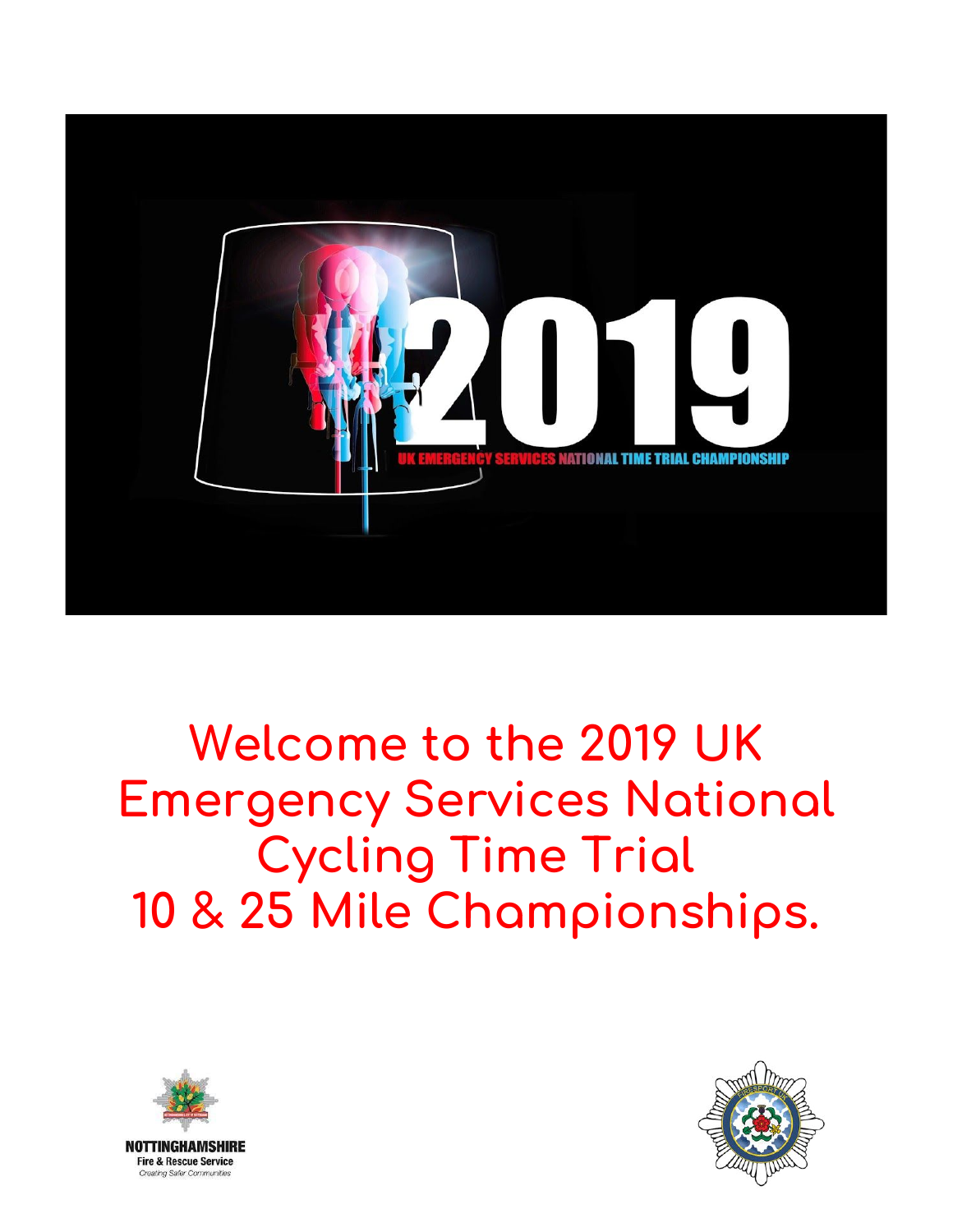### **Message from Race Organiser**

Hello Riders

A warm welcome to Nottingham. This year I have chosen a 10 mile course run on the A46 which is a smooth fast dual carriageway course. For the 25 mile I have chosen a more testing course run on a combination of quiet country lanes and the A52. It is a tough course but with a fast finish.

I would like to thank all our sponsors who have generously given prizes and for the custom painted **Crafty Wee Man** trophies (if you would like a discounted personalized painted figure contact Crafty Wee Man on facebook using Code 999 Games).

My thanks go to **Mapperley CC** for their invaluable advice, support and loan of equipment to help make this event happen. Thank you to our time keepers **Stephen Custance, Bill Stanley** and **Norman Portess** for giving up their time and a thank you to **Red Watch Stockhill Fire Station** for Marshalling. Without this support races would not exist and I am eternally grateful.

There will be drinks and cakes after the 10 mile race and a buffet lunch after 25 mile race, followed by the prize giving ceremony.

Have a fast, safe ride

#### **Nick Cousins**

Nottinghamshire Fire and Rescue Service





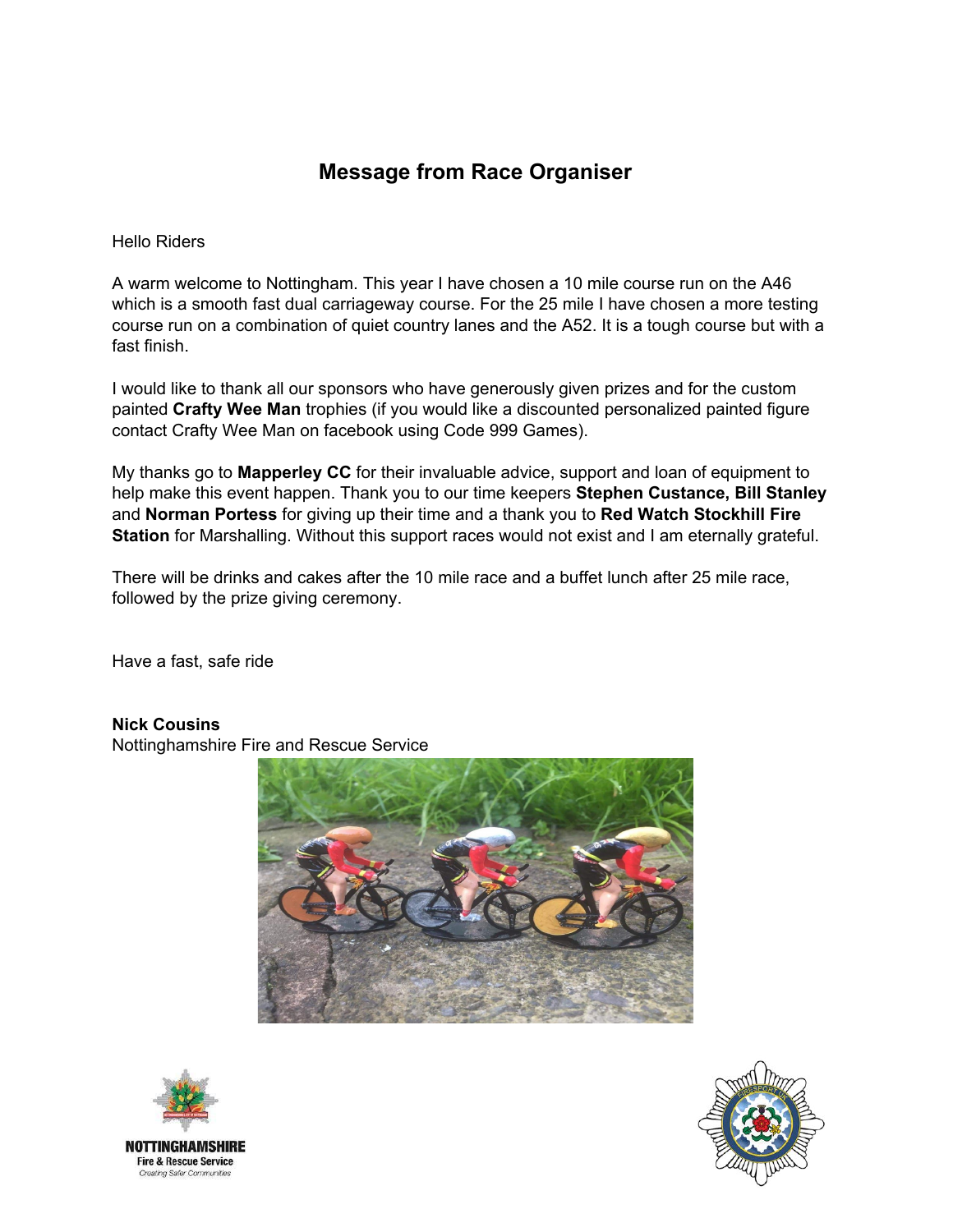**The event is being "Promoted and on behalf of Cycling Time Trials under their Rules and Regulations"**

## **10 Mile Time Trial**

- **Date:**Saturday, 22nd June 2019
- **First Rider:** 15:01
- **Course:** A10/3
- **Event Secretary**: Nicholas Cousins, 7a Lucerne Road, Oakwood, Derby. DE21 2XF.
- **Mobile**: 07891499798
- **Event HQ**: Village Hall, David's Lane, Gunthorpe, Nottm. NG14 7FH.
- **Time Keepers**: Steve Custance, Bill Stanley
- **Numbers:** Numbers and Signing On will be at the HQ return numbers afterwards for a free drinks and cake. Signing On Please read any special instructions and sign on before taking your number. **Remember also to SIGN OFF after your ride, or you will be DQ'd**.
- **Marshalls**: Red Watch Stockhill and friends.
- **Results**: Results will be displayed at the HQ please DO NOT approach the Timekeepers.
- **Start**: Please allow at least 15 mins from HQ to the Start. DO NOT congregate at the start or block the Starter's view of the road. Thanks for your cooperation.
- **NO WARMING UP** on the course once the event has started.

#### **A10/3 Course Description:**

Start at grid reference SK697419 ten yards north of 'Clearway' sign on A6097 inside the white line marking edge of slip road onto A46 northbound. Start level with drop down kerb, back wheel up against kerb edge with is 90 degrees to the carriageway.

Join the A46, proceed north until Elston/Thorpe junction. Follow junction sweeping left to turn left at the T junction, cross over the A46, take first left and sweep left to rejoin A46 southbound. Continue on A46 until East Bridgford/Car Colston junction. Left onto slip road. Continue to small roundabout, turn left onto unclassified road towards Car Colston to finish at large signboard. Grid reference SK720428. 10.02 miles.

#### **Parking:**

There is plenty of parking at the Headquarters, and on-street parking nearby. Please park with consideration for village residents. **NO PARKING** near the start or finish.



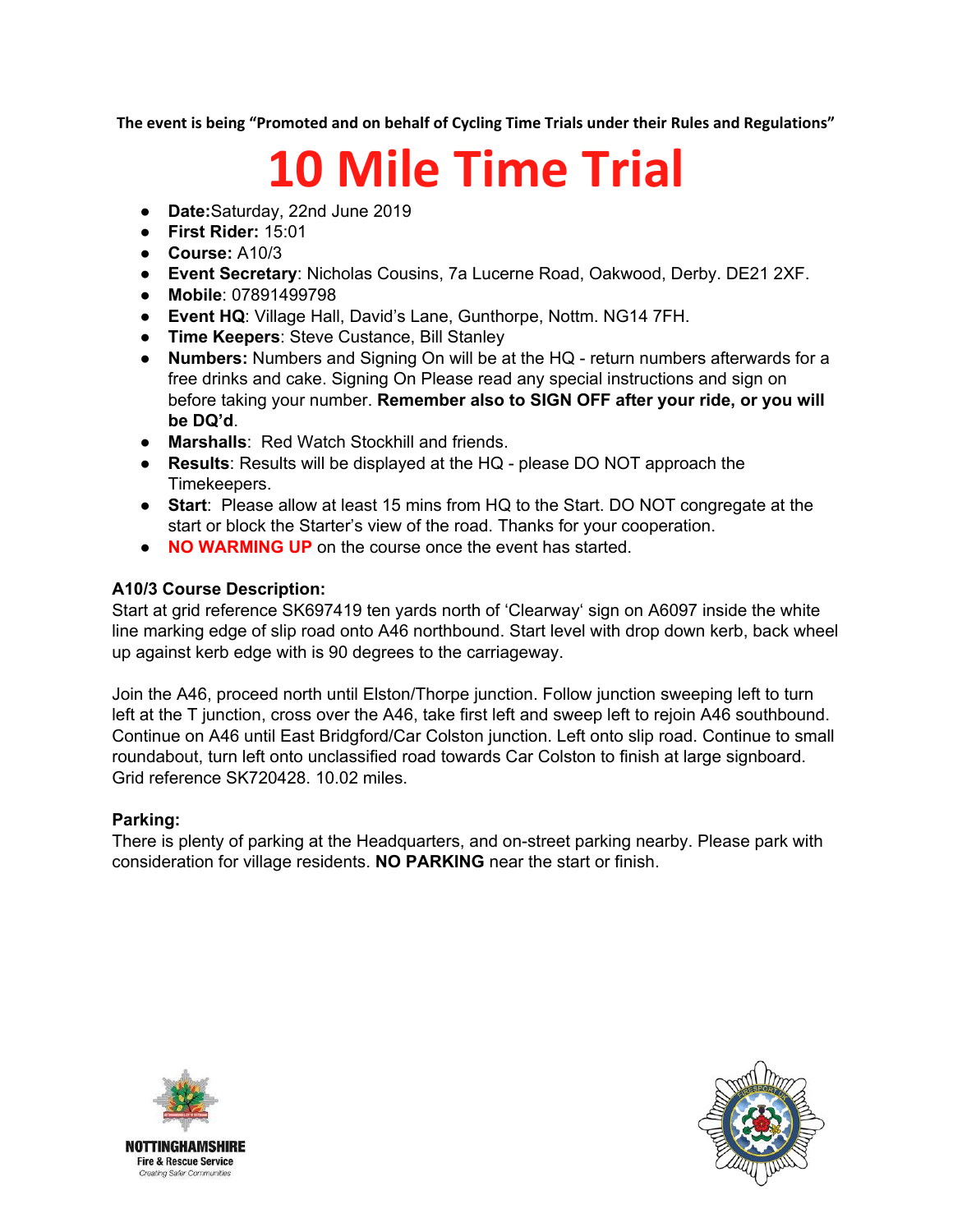# **25 Mile Time Trial**

- **Date:**Sunday, 23nd June 2019
- **First Rider:** 09:01
- **Course:** A25/2
- **Event Secretary**: Nicholas Cousins, 7a Lucerne Road, Oakwood, Derby. DE21 2XF.
- **Mobile**: 07891499798
- **Event HQ**: Village Hall, Park road, Barnstone, Nottingham. NG13 9JG.
- **Time Keepers**: Steve Custance, Norman Portess.
- **Numbers:** Numbers and Signing On will be at the HQ return numbers afterwards for a free drinks and cake. Signing On Please read any special instructions and sign on before taking your number. **Remember also to SIGN OFF after your ride, or you will be DQ'd**.
- **Marshalls**: Red Watch Stockhill and friends.
- **Results**: Results will be displayed at the HQ please DO NOT approach the Timekeepers.
- **Start**: Please allow at least 5 mins from HQ to the Start. DO NOT congregate at the start or block the Starter's view of the road. Thanks for your cooperation.
- **NO WARMING UP** on the course once the event has started.

#### **A25/2 Course Description: Granby-Bingham-Harby-Bottesford**

Start in Barnstone village opposite bench outside Church Farm (next to church) Proceed north-east to the junction with Granby Lane: 0.934 miles.

Turn left (give way) into Granby Lane and proceed to the junction with the A52 east of Bingham (give way): 3.264 miles.

Turn left WITH CAUTION onto the A52 and proceed westwards via Bingham by-pass to the junction with Tithby Road: 4.814 miles.

Turn left and proceed via Langar to Harby village: 10.965 miles.

Turn left along Stathern Lane and continue to the junction with the A52 Bottesford by pass (give way) : 17.614 miles.

Turn left WITH CAUTION onto A52 and proceed to the junction with Granby Lane: 22.729miles. Turn left into Granby Lane to finish opposite Right Turn sign 50 yds before the lane to Barnstone, approx ¼ mile short of Granby Village: 25 miles.

#### **Parking:**

There is no parking at the Headquarters, on-street parking nearby on Works Lane by the weighbridge. Please park with consideration for village residents. **NO PARKING** near the start or finish.



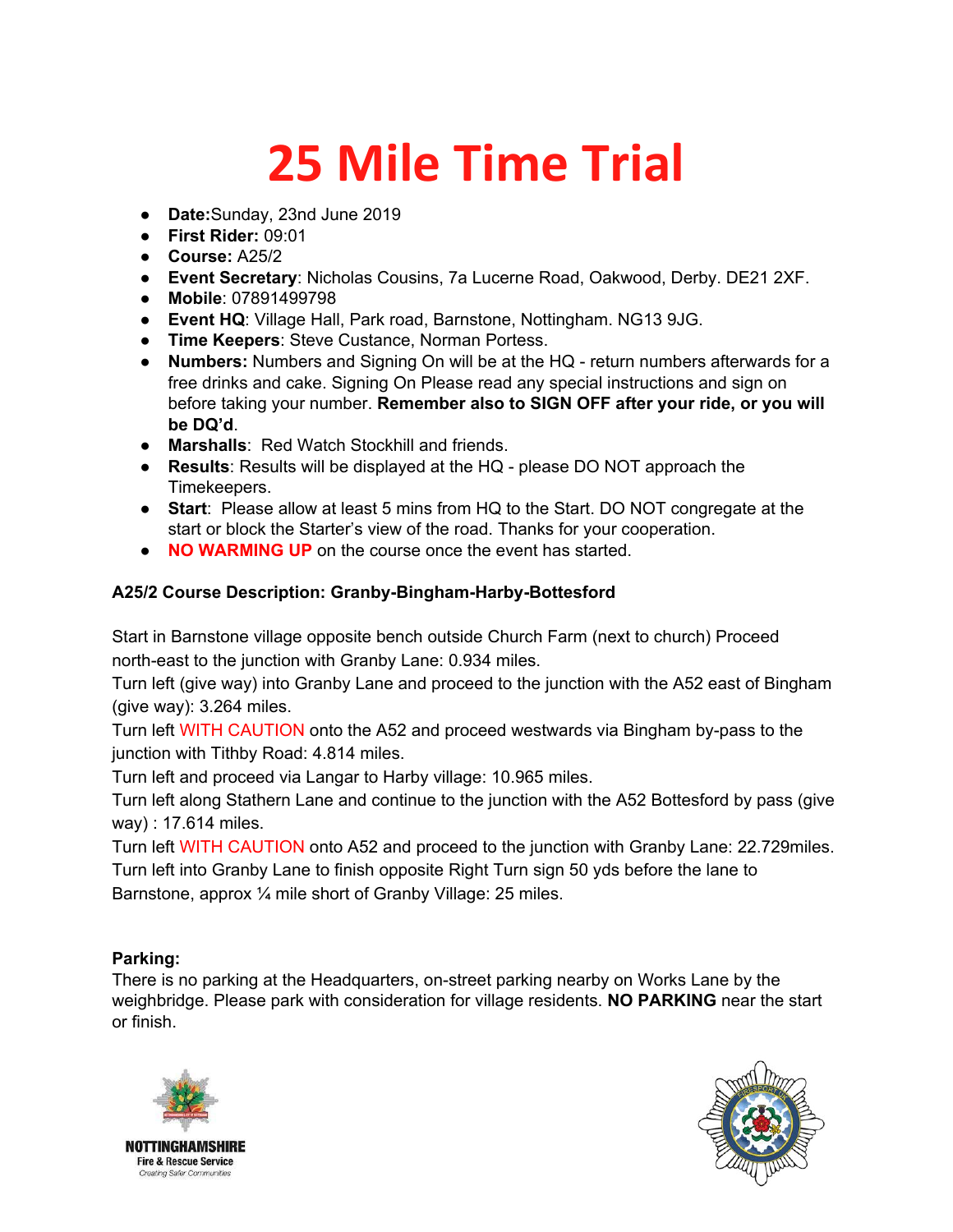#### **Prize List One Rider one prize**. The 10 and 25 are individual events (NOPINZ Voucher)

| Fastest £40     | Fastest Lady £40   |
|-----------------|--------------------|
| Second £30      | Second £30         |
| Third £20       | Third £20          |
| Fourth £10      | Fourth £10         |
| Fastest Vet £40 | Lanterne Rouge £10 |
| Second Vet £30  |                    |
| Third Vet £20   |                    |
| Fourth Vet £10  |                    |

**Sponsored Prizes For combined 10 and 25** Prizes will be awarded on the 23rd June after the 25 mile race where possible, so please try and stay for the presentation if you are a winner.

**Overall** Men and Women, fastest, second and third, **Crafty Wee Men trophy. Overall** Fastest Male, Female and Vet, **Mywindsock.com** 12month premium subscription. **Overall** Fastest Male and Female, **Andy Bishop BIke Fit Overall** Fastest Male and Female, **Transition Cycle Coaching package Three** Second Male and Female, **Transition Cycle Coaching package Two** Third Male and Female, **Transition Cycle Coaching package One Overall Lantern Rouge.** You just have to wait and see.

**SAFETY** Cycling Time Trials and the event organiser strongly advise you to wear a hard shell helmet that meets an internationally accepted safety standard and have a working rear light (flashing or constant). Do not stop at the finish timekeeper but proceed for a short distance, make a U turn when safe to do so and return to the HQ where your time will be displayed. Traffic counts have indicated light use of the A46 on a Saturday afternoon, however, it is still a major trunk road so please take no chances and ride safely. Your welfare is worth more than your PB. Take particular care at the finish, which requires a more than 90 degree left turn. Please check at the HQ for the latest Risk Assessment. The organisers wish everybody a safe ride. Keep your head up and obey the rules of the road.